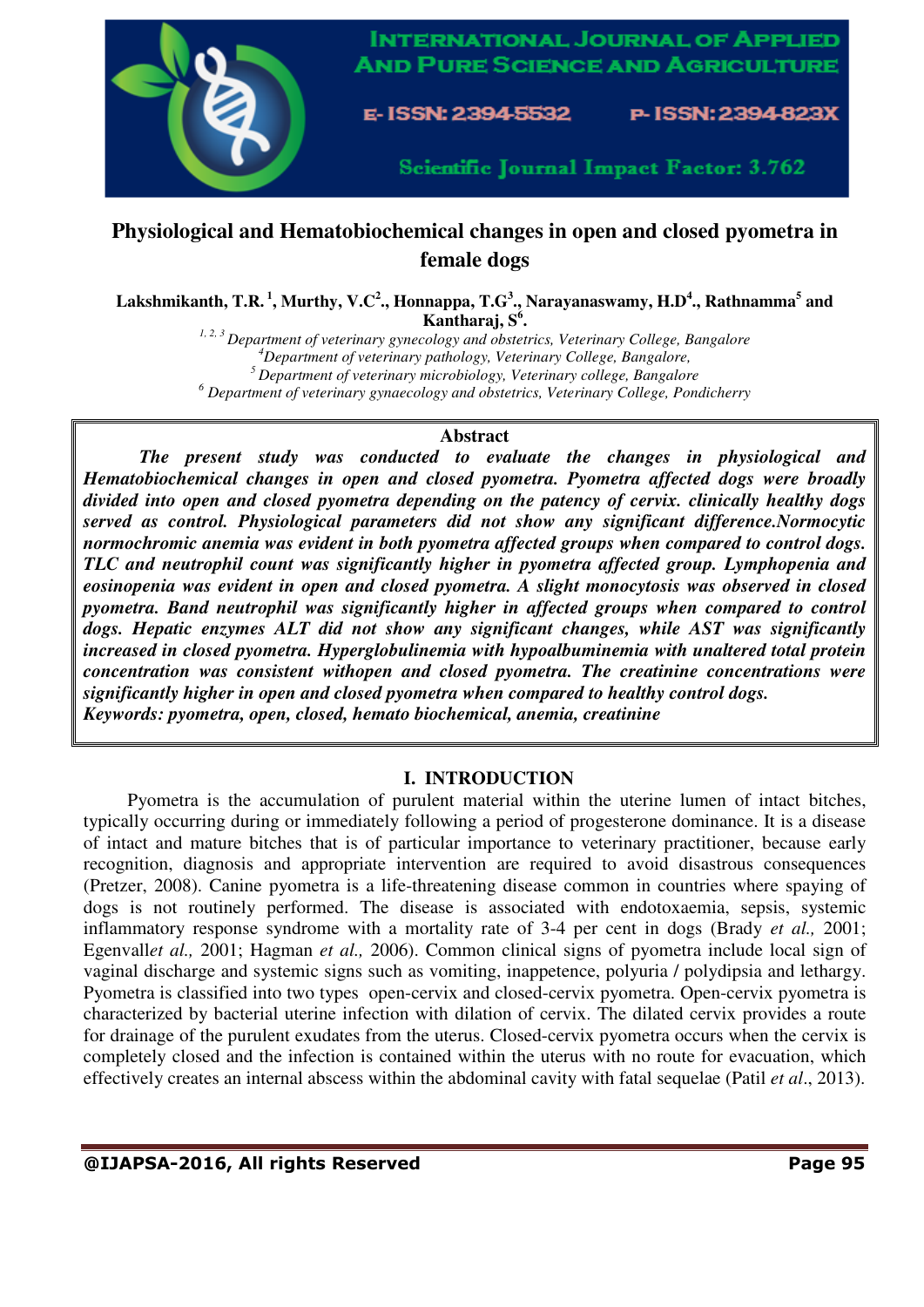## *International Journal of Applied and Pure Science and Agriculture (IJAPSA) Volume 02, Issue 03, [March - 2016] e-ISSN: 2394-5532, p-ISSN: 2394-823X*

### **II.Materials and methods**

The present study was carried out in department of veterinary gynaecology and obstetrics, veterinary college, Hebbal, Bangalore. A tentative diagnosis of pyometra was made in female dogs on the basis of medical history, physical examination with particular reference to the presence of purulent/ mucopurulent vaginal discharge. Animals exhibiting abnormal vaginal discharge were considered as suspected case of open pyometra and were further examined by transabdominal ultrasonography for confirmation of pyometra. In animals where the clinical signs were suggestive of pyometra but did not exhibit any vaginal discharge were tentatively diagnosed as closed pyometra. These animals were further subjected to transabdominal ultrasonography for confirmation of the case as closed pyometra.

The ultrasound diagnosis of pyometra was arrived when there was an enlarged convoluted uterus filled with anechoic or hypo-echoic contents. The luminal contents were usually homogenous, but the contents may also be echo-dense with slow and swirling patterns.

The Six clinically normal healthy dogs with the history of estrus minimum a month back, served as control (Group I). The open (Group II) and closed (Group III) pyometra groups consisted 18 dogs each.

 Differences in physiological and hemato biochemical parameters were analyzed by ANOVA followed by Tukey's test. The statistical package of graph pad prism, San Diego,USA was considered for analyzing the data. Difference between the mean values was significant when P values were less than 0.05.

#### **III. Results and Discussion**

The values obtained in the present study are tabulated in table 1. The physiological parameters temperature, heart rate, and respiration rate did not vary significantly in control, open and closed pyometra which is in agreement with findings of Fransson, (2003), Sharif *et al.,* (2013), Karlsson*et al*., (2013) and Hagman (2004). The haematological parameters like haemoglobin, PCV, neutrophil, lymphocyte, eosinophil, and band cell did not vary significantly (P < 0.05) between open and closed type of pyometra however, the values differed significantly when compared with healthy control dogs.Monocyte and basophil did not reveal any differences in healthy and affected groups. The total leucocyte count were significantly higher (P>0.05) in closed pyometra when compared to open pyometra affected dogs. However, the TLC values in both affected groups varied significantly when compared to control healthy animals. The leucocytosis in the present study are in acceptance with Kochhar *et al*. (1996), Bortaskova *et al*. (2007), England *et al* (2007) and Kashinath *et al*.(2009).

 The significantly higher levels of AST were recorded in open and closed pyometra when compared to control whereas ALT levels did not vary among the groups. Hyper globulenemia with hypo albuminemia was evident in affected groups, with high levels of globulin seen in closed pyometra compared to control. The total protein levels were unaffected in all the groups.The renal function indicator creatinine was significantly higher in closed pyometra dogs, but no significant difference with open pyometra dogs. The creatinine levels were significantly higher in affected groups when compared to control healthy dogs.The Hematobiochemicalvalues obtained in the present study corroborates with Renukaradhya (2011), Radwinska *al*. (2012) ,Yu (2012) and Jitpean *et al*. (2014)